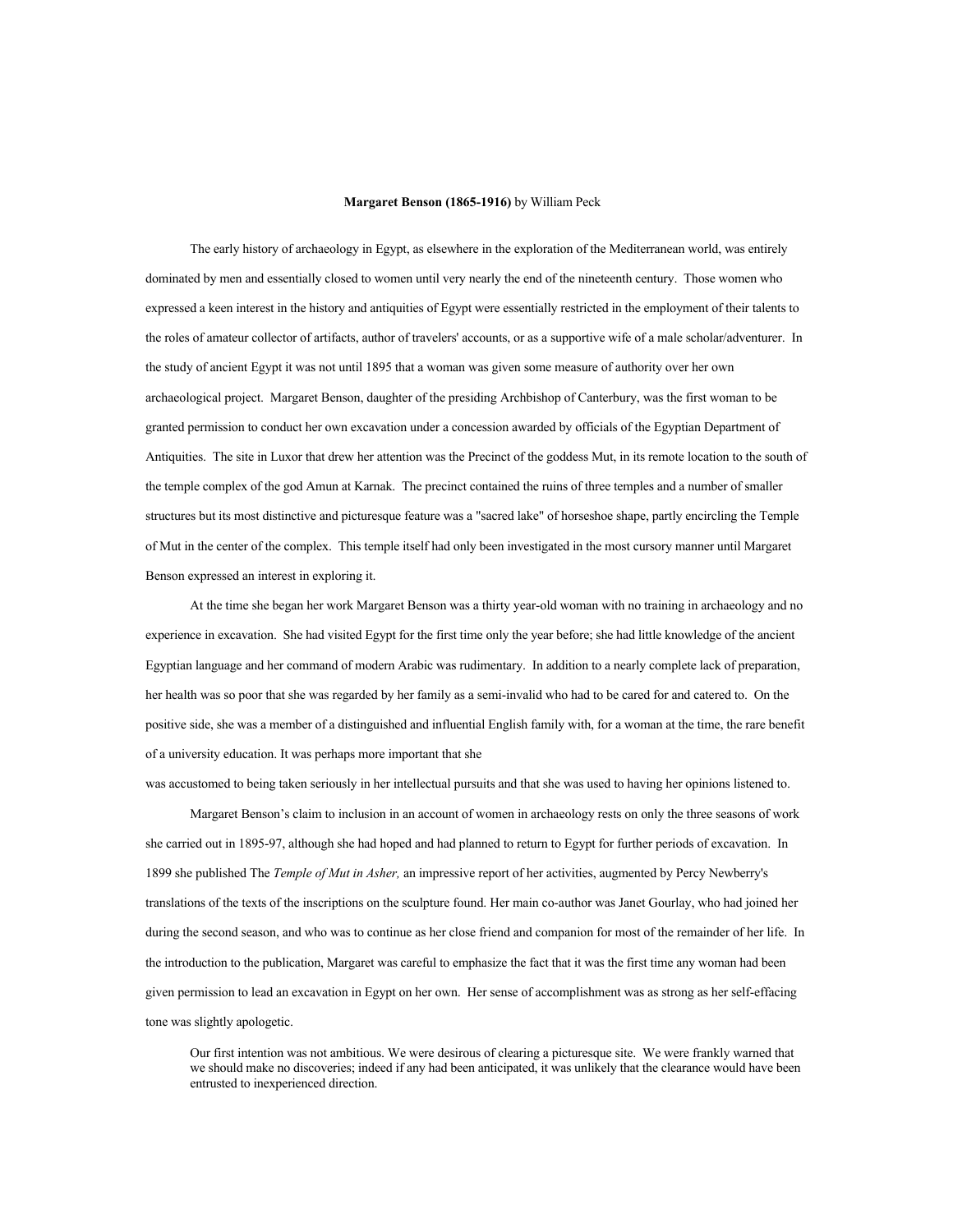Margaret, the fourth of six children of Edward White Benson and Mary Sidgewick Benson, was born June 16, 1865. At the time of her birth, her father, having been an assistant master at Rugby, was the first headmaster of the newly founded Wellington College. He rose in the service of the Church of England as Chancellor of the diocese of Lincoln, first Bishop of the new diocese of Truro and, finally, Archbishop of Canterbury. Each advancement in his illustrious career meant a necessary relocation for the family, causing Margaret's childhood to be spent in a series of impersonal official residences. In characterizing their father, her older brother Arthur was to write about him that he had founded a famous public school, lived an almost ideal canonical life and built the first cathedral since the Reformation - a succinct list of accomplishments to the credit of this self-made man.

Archbishop Benson was a learned person with a wide knowledge of history and a serious concern for the education of the young, but he was also an excessively demanding father in his expectations of his children. These expectations were partly satisfied by the careers of three of Margaret's siblings, Arthur Christopher Benson (1862-1925), Edward Frederick Benson (Fred) (1867-1940), and Robert Hugh Benson (1817-1914), who all became noted authors in their time. For the young Bensons, the family circle was literally a hive of intellectual activity presided over by the father, who took advantage of virtually every free moment for the improvement of his children's minds and to further some aspect of their education. A standing joke was made later about the need for a family publishing house in order to accommodate the works of the prolific Bensons.

Margaret's formal education began in 1883 when she was enrolled at Oxford at the age of eighteen. She was one of the first generation of female scholars to attend Lady Margaret Hall, the women's college founded only four years before her arrival. University education for women was only beginning to be accepted in England at the time and, even then, it was not expected that they would attempt to compete with their male counterparts in academic matters. I t is worth mentioning that Gertrude Bell, who made her own name in the annals of the archaeology of the Middle East, was also one of the first students at Lady Margaret Hall

One of Margaret's tutors expressed his regret that Margaret had not been able to read for "Greats" in the normal (male) way. He felt that she had such potential that he would have liked to have had her compared with male scholars of her own standing. When she took a first in the Women's Honours School of Philosophy, he commented sadly that "No one will realize how brilliantly she has done." Since her work was not evaluated against all of her contemporaries, male and female, it would have probably escaped notice.

In her studies she concentrated on political science, economics and the 'moral sciences' but she was also an active student and, in terms that seem far more modern than the 1880's, extremely well-rounded. She played cricket and field hockey and she learned to swim so that she could participate in boating. She was active in clubs and societies, debated, and took part in amateur theatricals. She belonged to the Shakespeare and Browning societies and took the part of Romeo in a student production, but her most outstanding talent was expressed in the arts of drawing and painting in watercolor. Her work was praised by no less a critic than John Ruskin who extended a personal invitation for her to study at his school. Ruskin was of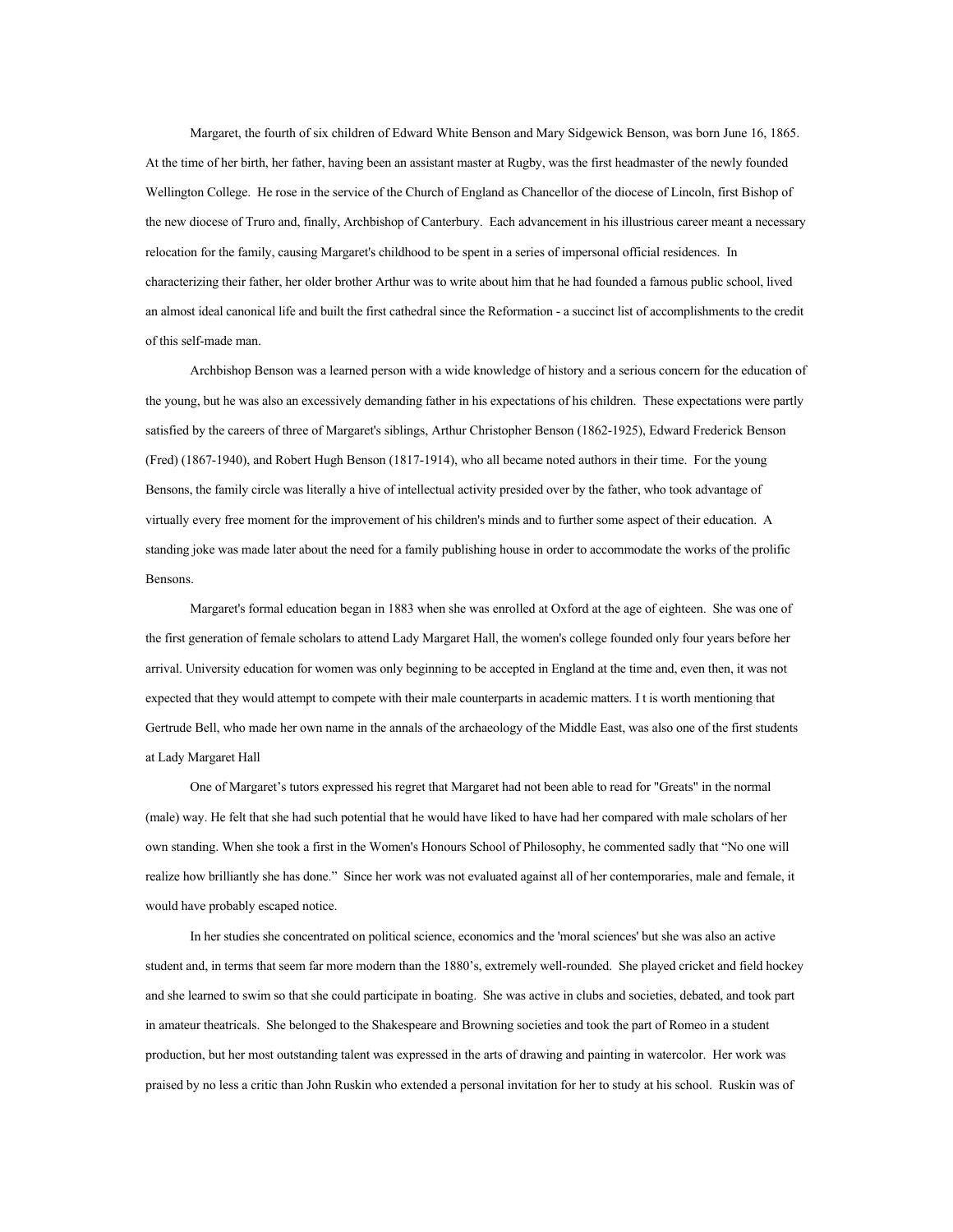the opinion that she was so much more skillful than her fellow students he thought she should be appointed drawing mistress if she decided to remain at Lady Margaret Hall for any length of time.

As befitted the daughter of the Archbishop, Margaret maintained a serious attitude toward her scholarship with serious concerns. She began a work titled "The Venture of Rational Faith" which occupied her thoughts for many years. It later saw publication as did another of her writings entitled "Capital, Labor, Trade and the Outlook." Both of these are mentioned often by her literary brothers but they seem to have had little tasting effect outside the family. From the titles alone they suggest a young woman who was deeply concerned with problems of society and the spirit and this preoccupation with the spiritual was to continue to occupy her thoughts throughout the rest of her life. In some of her later letters from Egypt it is clear that she was constantly challenged by an attempt to understand something of the spiritual life of the ancient Egyptians, not a surprising interest for the daughter of a churchman like Edward White Benson. She was not a frivolous person and the impression of her childhood garnered from the various comments published by her brothers is one of a seriousness not befitting her young years.

Margaret was never an example of robust good health. In 1885, at the age of twenty she was taken with scarlet fever at Zermatt in Switzerland. This was her first serious illness of which there is a published record. It was also the first indication of a life of continuous ill-health. By the age of twenty-five she had developed the symptoms of rheumatism and arthritis. From then on her life was interrupted by a series of journeys in search of cures or some type of physical relief. She was advised to travel to Egypt in 1894 because the warm, dry, climate and unpolluted air was considered to be beneficial for those who suffered from her ailments. Wintering in the south of Egypt at Luxor or Aswan was highly recommended at the time for a wide range of illnesses ranging from simple asthma to "mental strain." Margaret's situation was similar to that of Lord Carnarvon, Howard Carters sponsor in the search for the tomb of Tutankhamun. Carnarvon was typical of many English and Europeans who went to Egypt for reasons of health. Like Margaret Benson, Carnarvon also stayed onto pursue an amateur interest in archaeology.

In 1894, on Margaret's first visit to Egypt, she arrived at Alexandria in January, visited Cairo and Giza and as a tourist new to the country, went on by stages as far south as Aswan and the island temples of Philae. Her letters from this first trip are full of comments typical of the educated traveler, about what she saw and experienced: the "wonderful calm" of the Great Sphinx, the physical beauty of the Nubians, the color of the stone at Philae, and even the descent of the first cataract by boat, which she characterized as "not at all dangerous". By the end of January she had established herself in Luxor with a program of visits to the monuments set out for her to follow. Her letters give some indication of her growing interest in the antiquities of Egypt:

This place grows on one extraordinarily. I don't feel as if I should have really had an idea of Egypt at all if I hadn't stayed here --the Bas-reliefs of kings in chariots are only now beginning to look individual instead of made on a pattern, and the immensity of the whole thing is beginning to dawn--and the colours, oh my goodness! You get to see them more every day.

Her letters from this trip are full of details of the sights and sounds of the country, the animals and birds, the little gossip concerning other visitors and tourists, occasional comments on ancient Egyptian religious beliefs and her reactions to the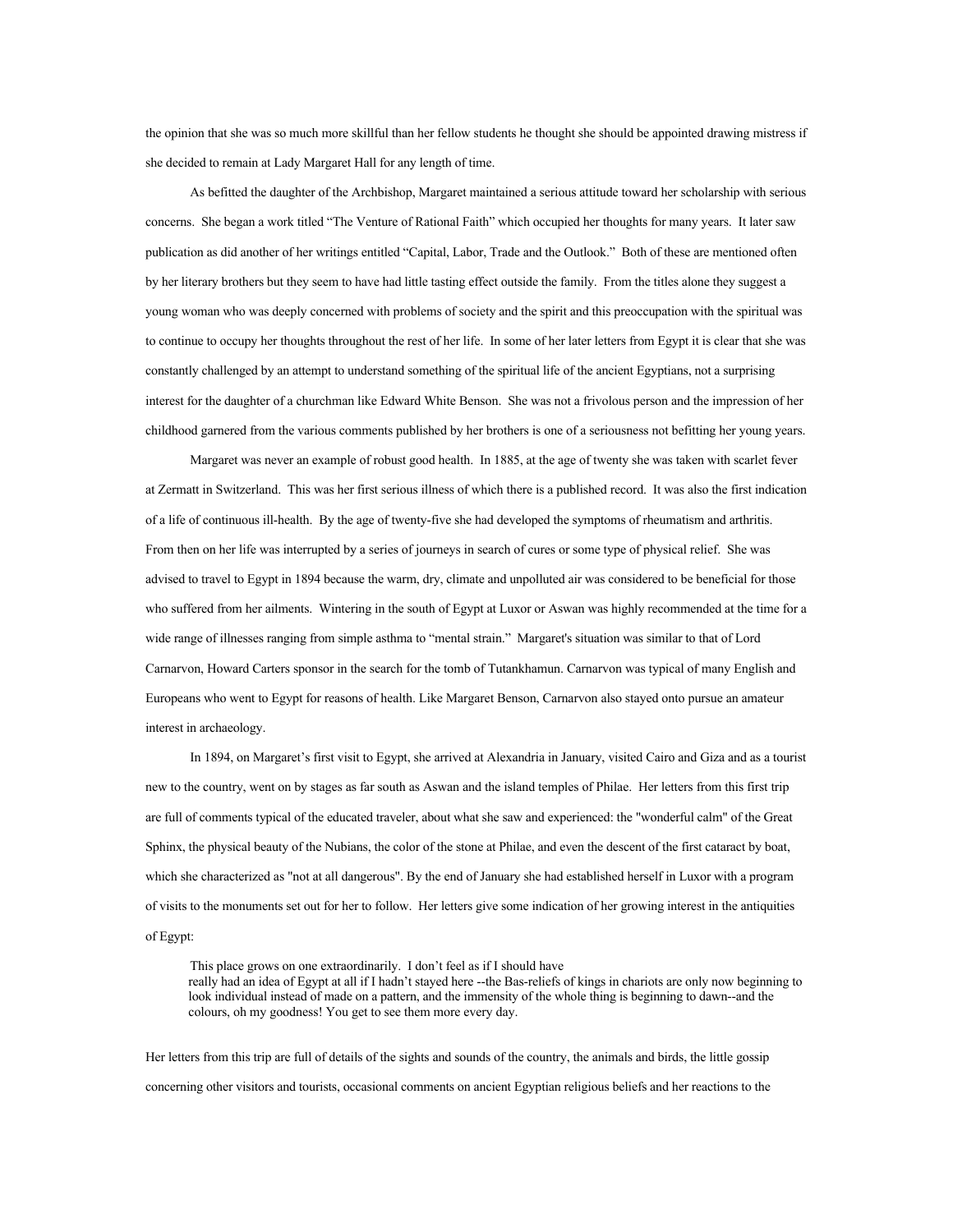contemporary Egyptians she encountered. A typical observation, somewhat indicative of her attitudes: "The children are very nice when they are not either lying or begging."

During her first visit she began a study of both ancient Egyptian and Arabic languages. She found the ancient language and script fascinating but she was perhaps put off by the classical Arabic of the Koran. Her interest in the variety of animal and bird life was a natural extension other existence at home in England for she had always been keen on keeping pets and had been surrounded by domestic animals. By the time her first visit to Egypt ended in March, 1894, she was so taken by the country that she had already resolved to return in the fall. Sometime in the interval between the first and second trip she conceived the idea of excavating a site and thus made her application to the authorities in charge of the antiquities. Having visited the Precinct of the goddess Mut at Karnak the previous year, she asked for permission to clear the principal temple of Mut but her request was refused. Her application was denied even though the site that she had chosen seemed unimportant to the officials of the time and no professional archaeologists had evidenced an interest in it or had proposed plans for conducting an excavation there. Edouard Naville, the Swiss Egyptologist who was working at the Temple of Hatshepsut at Deir el Bahari for the Egypt Exploration Fund wrote on her behalf to Henri de Morgan, Director of the Department of Antiquities to plead her case. Her application was reconsidered and permission to excavate was given at the beginning of January, 1895. It is clear from her letters that this was one of the most exciting moments of Margaret Benson's life. She was free to embark on what she considered a challenging project and a great adventure.

Margaret's physical condition was not to be forgotten so easily. At the commencement of the excavation there was considerable concern for her family. Her brother Fred (E F. Benson) wrote about this at length.

Did ever an invalid plan and carry out so sumptuous an activity? She was wintering in Egypt for her heath, being threatened with a crippling form of rheumatism; she was suffering also from an internal malady, depressing and deadly; a chill was a serious thing for her, fatigue must be avoided, and yet with the most glorious contempt of bodily ailments which I have seen, she continued to employ some amazing mental vitality that brushed disabilities aside, and, while it conformed to medical orders, crammed the minutes with such sowings and reapings as the most robust might envy.... All the local English archaeologists were, so to speak, at her feet, partly from the entire novelty of an English girl conducting an excavation of her own, but more because of her grateful and enthusiastic personality…

Margaret was thirty years old when she began the excavation. That her devoted brother would refer to her as a "girl" is probably indicative of the responsibility he felt for her. As has been noted, Margaret Benson had no particular training to qualify or prepare her for the task but, lacking in experience, she more than made up for it with her "enthusiastic personality" and her intellectual curiosity.

In the preface to *The Temple of Mut in Asher* she wrote that she had no prior intention of publishing the work because she had been assured that there was little to find. She also said that if she had had any expectation of what was to come of it she would have kept better records and "ordered many things differently." In 1901, four years after her work at the Temple of Mut was halted, she wrote to her mother:

"Such a lot of times in my life I've been driven this way and that.. things stopped just when I thought I was getting to them, or like Egyptology, opened just when I could do nothing else...'

Her health had made it necessary for her to find suitable conditions soothing to her maladies. She had been led to excavation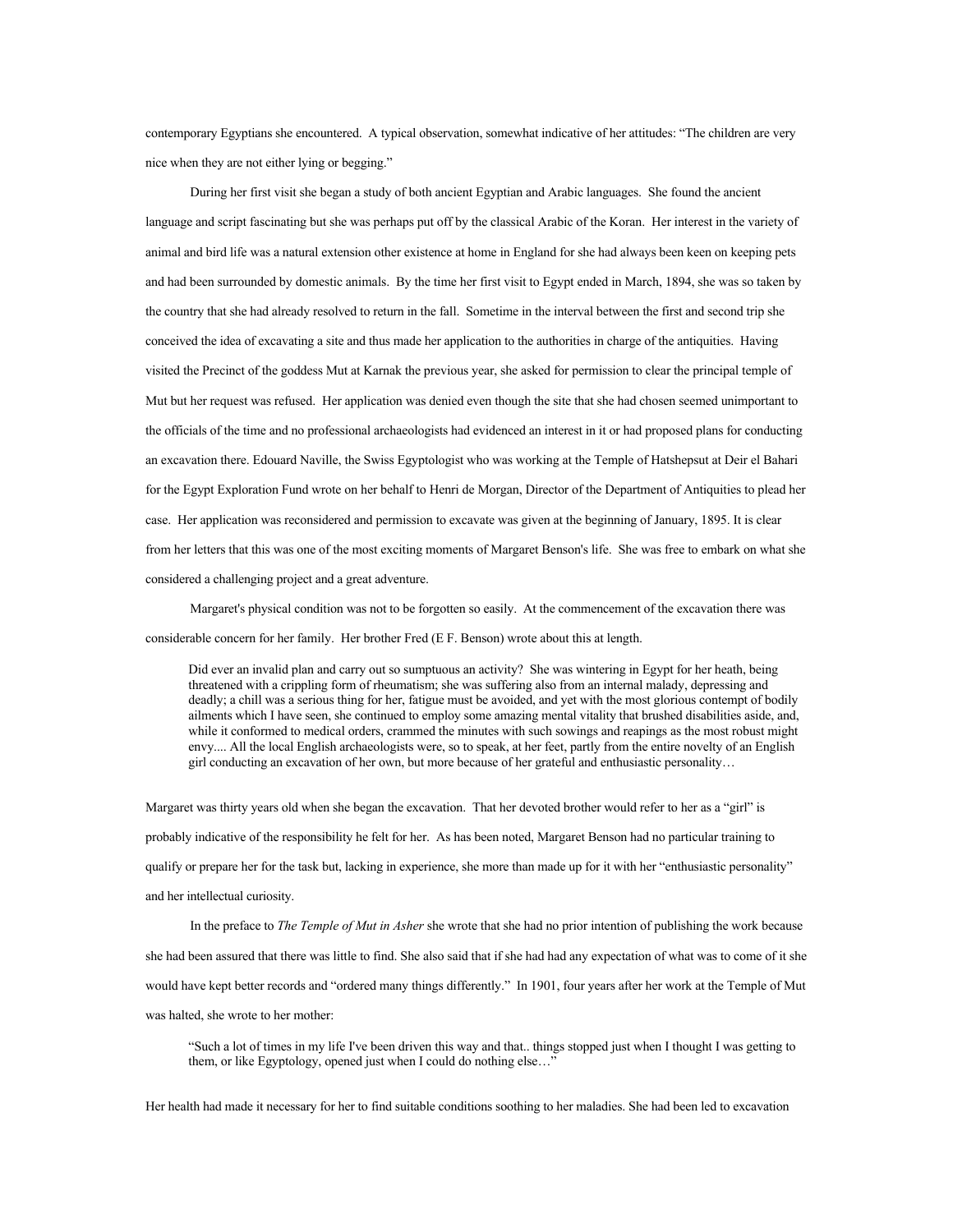because her ever-active mind needed stimulation and the recovery of some vestige of antiquity seemed a project of interest to her. The romance and mystery of buried artifacts and art certainly appealed to her as well.

As the work progressed and eventually extended to three seasons, and as she became familiar with the work of others, the obligation of the excavator to publish became obvious to Margaret Benson. In the introduction to *The Temple of Mut in Asher* acknowledgments were made and gratitude was offered to a number of people who came to her assistance in various ways. The list of professional Egyptologists and archaeologists who she credited with helping included W. M. F. Petrie, Edouard Naville, Jacques de Morgan, Emile Brugsch, Ludwig Borchardt, Georges Daressy, and D G Hogarth. Percy Newberry, who translated the inscriptions on all of the statues found, was singled out for special thanks. Miss Katharine Gent (Mrs. Lea), a Colonel Esdaille, and Margaret's brother, E. F. Benson, helped in the supervision of the work in one or more seasons. Funding was obtained from a number of individuals including members of the Benson family.

It is usually assumed that Margaret Benson and her friend Janet Gourlay, who joined her in the second season, worked only as amateurs, with little direction and totally inexperienced help. It is clear from the acknowledgments in the publication that Naville helped to set up the excavation and plan the work. Hogarth gave advice in the direction of the digging, and Newberry was singled out for his general advice, suggestions and corrections as well as "unwearied kindness." Margaret's brother, Fred, had university training in classics and archaeology with some practical field experience in England and Greece. He helped his inexperienced sister by supervising some of the work as well as by making a measured plan of the temple which is reproduced in her publication. Photographs in the publication were by a diverse group including A. Beato (the commercial supplier of photographs), Dr. Page May, H.B. Gourlay (presumably Janet's father), J.F. Vaughn, M. Werli, Brugsch Bey (probably after statues were taken to the museum), as well as by Margaret Benson and Janet Gourlay.

It is interesting to speculate on the reasons that would lead a Victorian woman to be drawn to the Temple of Mut. She was the goddess who was the consort of the great state god Amun, and she was variously titled "Lady of Heaven," and "Mistress of all the Gods." Her precinct is a compelling site and was certainly in need of further exploration in Margaret's time. The site is still somewhat deserted in appearance today, but it was much more so in the 1890s. Its isolation and the arrangement with the principal temple enclosed on three sides by its own sacred lake made it seem even more picturesque, romantic, even compelling.

When she began the excavation a total of three days was considered enough time for the average tourist to "do" the monuments of Luxor. Margaret observed that few people could be expected to spend even a half hour in the Precinct of Mut. On her first trip to Egypt in 1894 she had visited the temple because she had heard about the "granite statues with cats' heads" (the lion-headed images of the goddess Sakhmet). The donkey-boys knew how to find the temple but it was not considered a "usual excursion". In Margaret's day the typical tourist would have passed within sight of it on the way to the precinct of Amun, as Karnak street had not been replaced at that time by the corniche on the Nile as the principal route of access. From a distance the precinct would have given the appearance of a series of rolling mounds of rubble and would have held little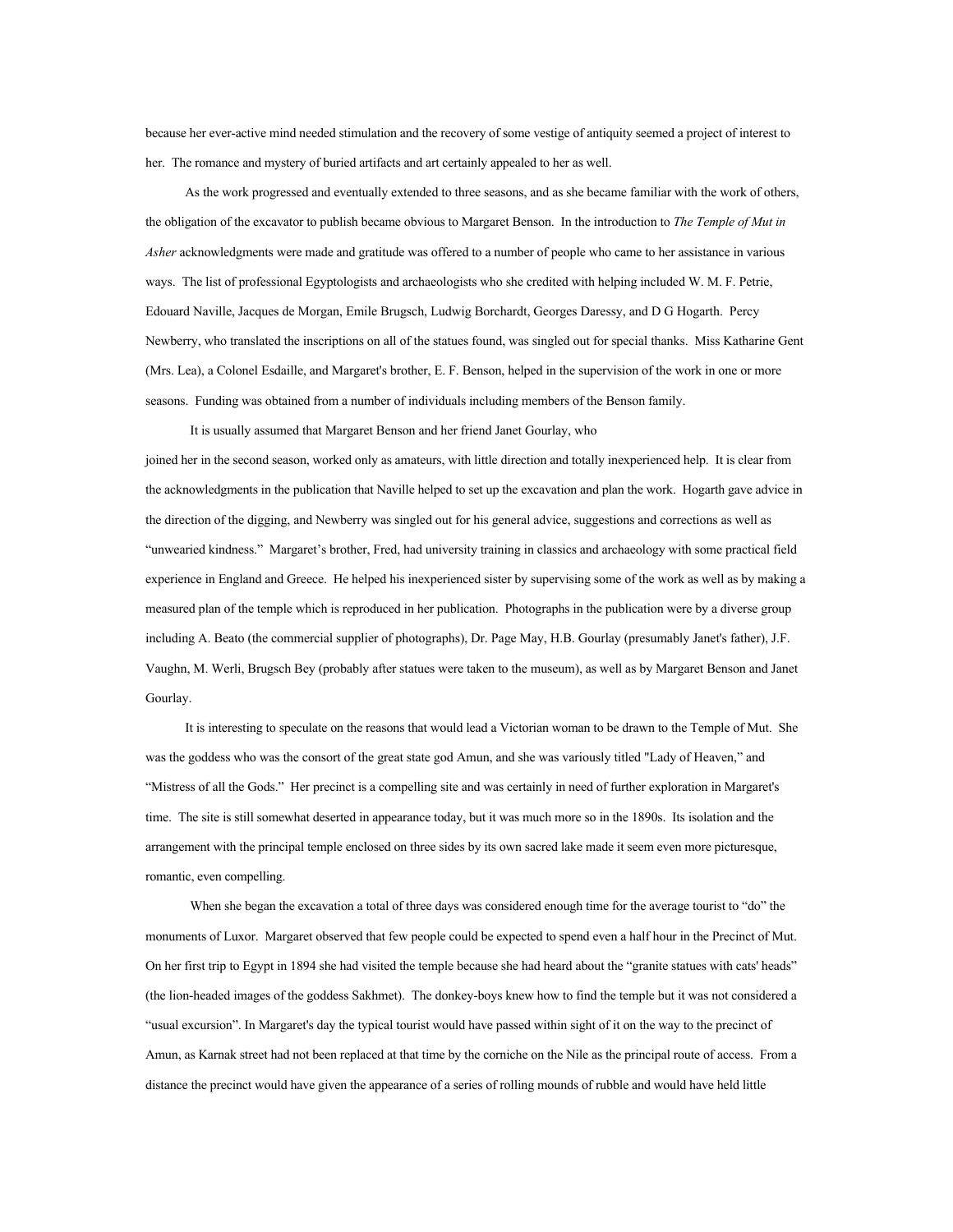attraction because of the poor state of preservation of the ruins. After her early visits to the site Margaret's assessment was that "The temple itself was much destroyed, and the broken walls so far buried, that one could not trace the plan of more than the outer court and a few small chambers".

Margaret chose to restrict her work to only the central structure within a complex which is comprised of an extensive field of ruins measuring about twenty-two acres in size. Connected to the southernmost pylons of the larger Amun Temple of Karnak by an avenue of ram sphinxes, only recently completely excavated, the precinct of Mut contains the remains of three major temples and a number of smaller structures in various stages of dilapidation. She noted some of these details in her initial description of the site, but in her three campaigns she was only able to concentrate on the interior of the Mut Temple proper and to clear a little of its exterior on the south.

The antiquarian interest in the Precinct of Mut can be traced back to the late eighteenth century when an Arab sheikh is said to have excavated statues of Sakhmet for a Venetian priest. The Napoleonic expedition at the end of the eighteenth century focused a new attention on the antiquities of the country. Artists and engineers attached to the French military corps measured the ruins in the precinct and mapped the site as part of the greater Karnak complex. They also produced engravings of the two colossal statues still to be found in the precinct today. During the first quarter of the nineteenth century, the great age of the European treasure hunters in Egypt, Giovanni Belzoni, working for the English Consul, carried away a number of the lionheaded statues and pieces of sculpture to European museums.

Champollion, the principal decipherer of hieroglyphs and Karl Lepsius, the pioneer Prussian Egyptologist, both visited the precinct, copied inscriptions and made maps of the remains. The Prussian expedition of Lepsius mapped the site with considerable accuracy, recording much architectural detail not present on the Napoleonic maps. August Mariette later excavated in the precinct and believed that he had exhausted the site. Most of the travelers and scholars who visited the area or carried out work there left some notes or sketches of what they saw. The works of James Burton, Robert Hay and Sir John Gardner Wilkinson were particularly used as references for the new excavation. Since some of the early sources are quoted and discussed in her publication, Margaret Benson was obviously aware of their existence or, more likely, had had them called to her attention by Newberry.

On her return to Egypt at the end of November, 1894, she stopped at Mena House hotel near the pyramids at Giza where she could be out of the nose and activity of the city. She then went on to spend a short time at Helwan, south of Cairo. Helwan was highly regarded among the European tourists for its sulfur springs and from about 1880 it had become a popular health resort, particularly suited for the treatment of the kinds of maladies that afflicted Margaret. When she finally arrived in Luxor she was greeted by her acquaintances of the previous year as an old friend. People at every turn asked if she remembered them and it was said that her donkey-boy almost wept to see her. Later, when the excavations were in progress and the workmen sang their impromptu songs they called Margaret " the princess" and her brother Fred "the Khedive".

The Luxor Hotel, about a mile and a half from the precinct, served as the headquarters of the Benson group. This meant a donkey ride each day but it was probably the most convenient arrangement for the excavation staff. The first season of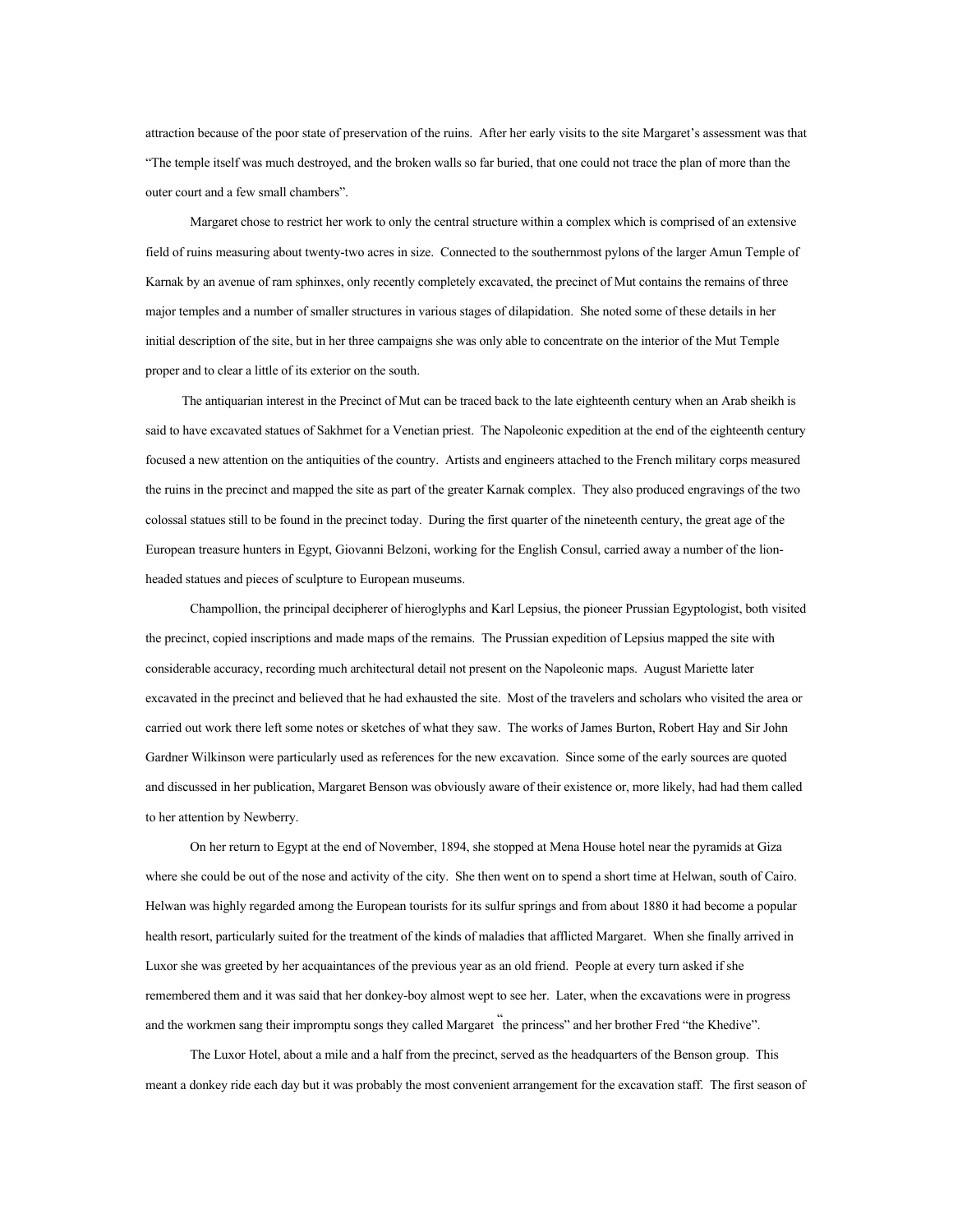excavation began on the 1st of January with a small crew of men and boys. Naville came from his work at Deir el Bahri to hop Margaret organize the work, give her an idea of how to proceed and to get her started. It was decided to begin the clearance of the Temple of Mut in the first court where August Mariette had undoubtedly worked, where earth was piled on the north side from where it had been dug out on the south.

In the remains of the first monumental gateway, a stone portal in a mud-brick pylon, the earth had accumulated ten to twelve feet deep over the preserved paving stones. The clearance revealed fallen blocks, presumably from the gate, a lionheaded Sakhmet lying across the way, and a detached sandstone hippopotamus head. This quantity of material gave an early indication of the potential of the site. As the court was cleared and the bases for four pairs of columns were exposed it became possible to consider making corrections and additions to the earlier maps.

In the first court eight more Sakhmets were disengaged from the rubble, presumed to be close to the ancient positions. The first find of historical significance was a block statue of Amenemhet, a royal scribe in the reign of Amenhotep II. In the late nineteenth century the general assumption was to date the temple to the reign of Amenhotep III, mainly because of the number of Sakhmet statues inscribed to him that had been found in the site. The discovery of a statue obviously inscribed to an earlier ruler suggested that the temple might have also been founded earlier even though the presence of an inscribed statue in a temple context cannot be used to securely date the building. Margaret Benson, like subsequent excavators, was to find woefully little inscriptional evidence in an unquestionable context in the Temple of Mut.

The statue of Amenemhet was immediately confiscated by the Inspector appointed to keep an eye on the progress of the work. Margaret appealed to Georges Daressy, in charge of the excavations at Karnak. He relented and allowed the statue to be taken to the Luxor Hotel where Margaret could enjoy it until the end of the season. In addition to the block statue, the other finds in the first campaign included two sandstone baboons dated to the time of Ramesses III, the upper part of a large female figure, and the usual miscellany of coins, terracottas, pottery and broken bits of bronze. In the short time of five weeks the untrained amateur had begun to expose the remains of the architecture of the temple, had been able to make obvious corrections on the plans then available to her, and had begun a modest program of sculptural restoration and reconstruction

Margaret's health was extremely uncertain during this first experience of excavation. She was often bed-ridden and she was subject to fits of depression. She whiled away hotel evenings in visiting with the tourists or in playing parlor games with her brother, Fred. She even appeared at a fancy dress ball at the Luxor Hotel attired as the goddess Mut, complete with vulture headdress. The second season began at the end of January, 1896, with a slightly larger work crew. Since Margaret considered that the first court had been sufficiently cleared the previous year and it was not likely that there was more to find the work was pushed on into the second court. The most important development in the conduct of the work was the realization that more care had to be taken. More attention was paid to the observation of building techniques and construction sequences. The amateur excavator was being made aware of what to look for in Egyptian temple building and was developing some sensitivity as to how to record it.

The second court proved to be a virtual treasure trove of sculpture. A monumental lion head was found there, with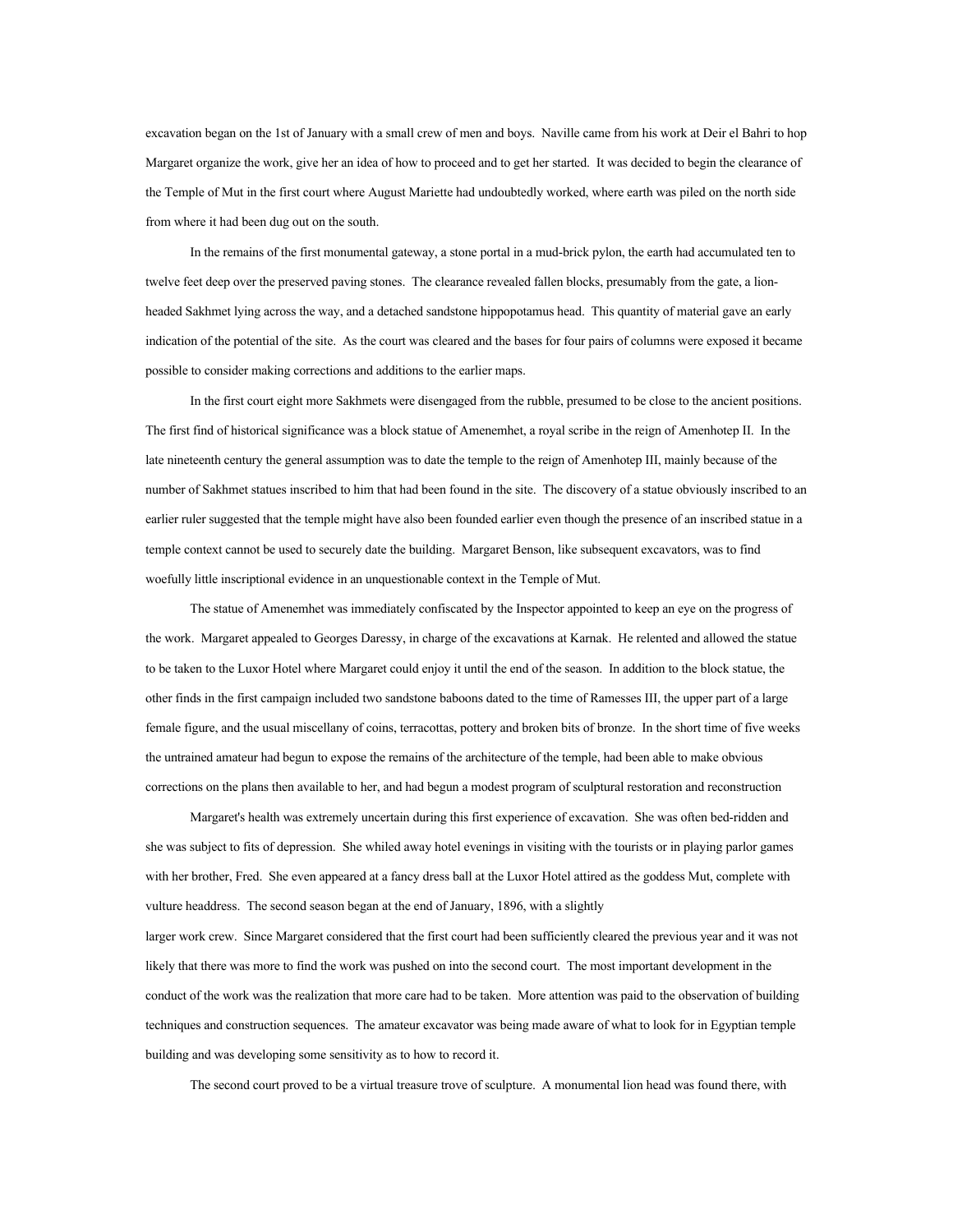most of its sun-disk preserved. It ended up in the Cairo museum with about thirty other statues eventually excavated by Margaret Benson. Two statues, a larger than average Sakhmet and a large seated king, clearly of the New Kingdom but unfortunately with his names effaced, were reconstructed and are still in situ in the temple. Smaller pieces of sculpture, relief blocks and other miscellaneous finds continued to come light as well.

Margaret had been made aware of the possibility of finding dedicatory foundation deposits which might give information for dating supplementary to the meager inscriptional material preserved. She pursued this suggestion by excavating under the centers of doorways and the appropriate building corners but with no success. However, the search for foundation deposits led to an examination of the southernmost walls at the back of the temple. While this revealed no deposits, it did produce an important statue of Senenmut, the architect and high official of Queen Hatshepsut and another of Bakenkonsu, a High Priest of Amun in the reign of Ramesses III. The inscriptions on the statue of Senenmut provided more reason to believe that the temple had its origins, not in the time of Amenhotep III, but earlier in Dynasty Eighteen.

A second contretemps developed with the antiquities authorities over the recent finds. Once again an attempt was made immediately to spirit away the new discoveries, and again, after another entreaty the excavators were allowed to keep the statues until the end of the season. Margaret was eventually awarded at least three pieces from the excavation including the large upper fragment of a royal statue, then identified as Ramesses II. This was to remain in the family for many years and act as a constant reminder of the days when Margaret had excavated in Egypt.

In the second season Lady Jane Lindsey, a school friend of Margaret's, brought a young woman named Janet Gourlay to help in the excavation. A personal relationship between Margaret and Janet blossomed immediately and continued with considerable love, affection and fervor for most of Margaret's life. Although the year had begun auspiciously for Margaret, her excavation and her new friendship with Janet Gourlay, it was destined to end in family tragedy. Archbishop Benson died in October. The impact of her father's death on Margaret can only be estimated, but it was certainly immense. Edward White Benson had been a force in her life for which there was to be no substitute.

Four members of the Benson family went to Egypt for the 1827 season of excavation. The household had been recently disrupted by the Archbishop's death, Margaret's health was still not good and her youngest brother Hugh was also not well. Mary Benson, their mother, accompanied them. Fred continued to help with the supervision of the work and make the measurements for a plan of the temple.

Work was begun on January 10 with a larger party for the supervision and more money available for the employment of the workmen. The three activities anticipated for that season were the continued clearance of the temple, a concerted search for foundation deposits, and the reopening of the area around the southeast corner of the temple where a cache of statues had been discovered. An accurate plan of the temple was to be made, correcting the errors of Mariette and other earlier efforts in so far as was possible.

On the first day of work two important statues were discovered. One of these was a headless block statue inscribed for Mentuemhat, Fourth Prophet of Amun, of Dynasty 25-28. The second was the upper portion of a statue which preserved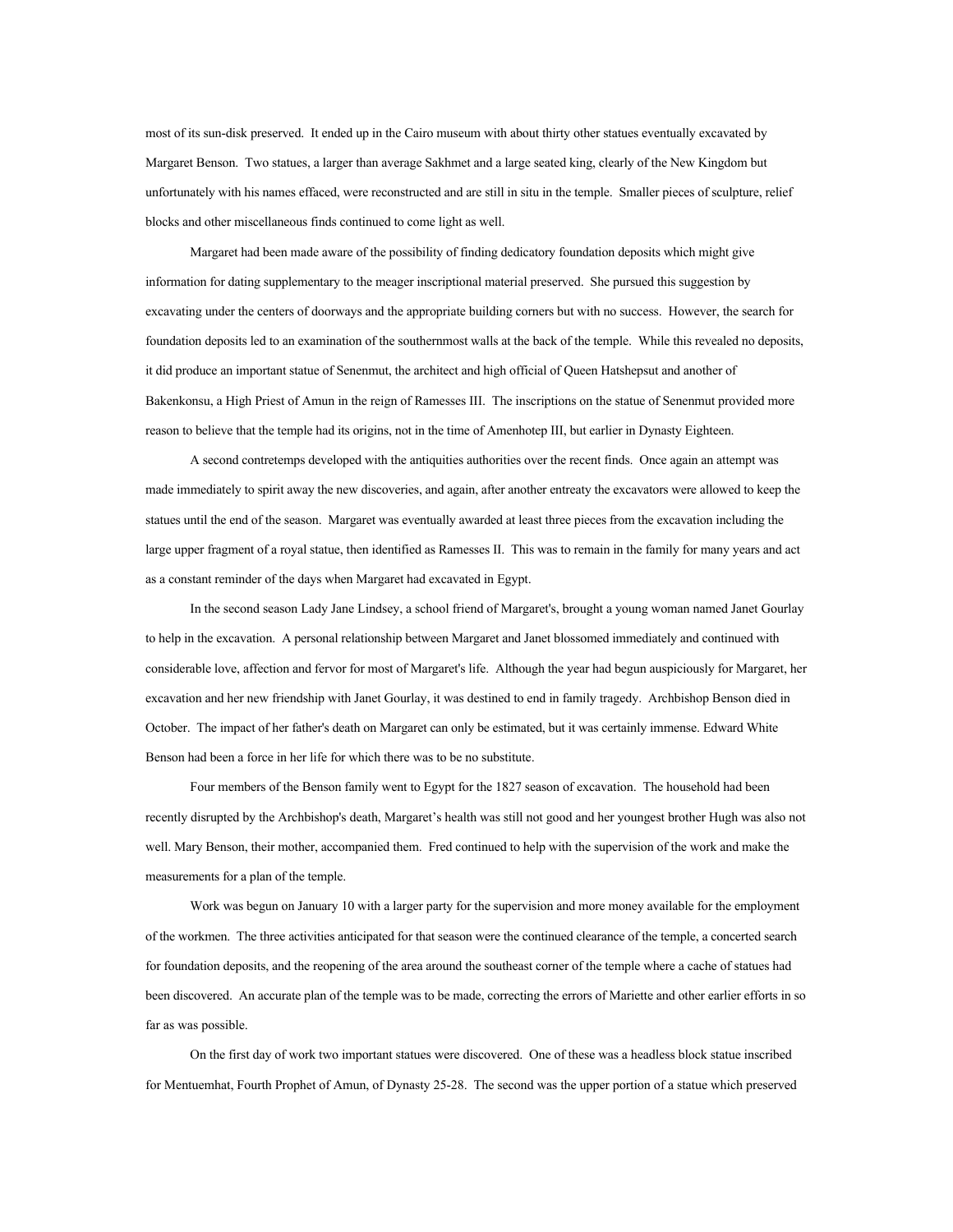part of an inscription but did not give the owner's name but it included titles that made the identification virtually certain as Mentuemhat, as well. It was a life-sized representation, preserved to below the shoulders, with a bald pate fringed with hair, rare in Egyptian art. It was certainly one of the great masterpieces of sculpture regardless of its period. These two finds formed the subject of an article later published jointly by Newberry and Janet Gourlay. As far as is known this was the only publication about the work in the Temple of Mut Gourlay was involved in other than the excavation report.

The excavations near the southeast corner of the temple were enlarged. In the first day's work of this trenching process fourteen pieces of statues were uncovered, including one remarkable head attributed to the Saite Period. A second trench was opened to the west of the contra-temple attached to the south end of the Mut temple proper. From the two areas came pieces of fifteen inscribed statues, a sphinx, three heads and parts of an alabaster statue. Added to the clever statues from the same area the previous year, this became an impressive haul. Based on this success a third section was cut from the southeast corner up the east side of the temple for about forty feet, where a massive fall of cornice blocks deterred further excavation. The results were not so impressive although fragments of sculpture were still found. An incidental discovery in this area was a clay pot containing forty-nine coins dated to the reign of Nero. In three short seasons the work had progressed from the first court to the shores of the lake behind the temple.

The publication gave little indication concerning the conditions under which the work of the third season was carried out. It is necessary to turn to the fragmentary accounts left by Arthur (A.C. Benson) and Fred (E.F. Benson) for some idea of the circumstances. The 1897 campaign nearly ended in tragedy. Margaret was taken with a chill which developed into pleurisy. Her condition was deemed so serious that she was expected to die. As a last resort the fluid around her lungs was tapped and drained by a doctor at the Luxor Hotel under conditions that are best only imagined. Her brother Fred maintained that it was only through a feat of faith and will that Margaret managed to hold onto life. Although she was to return to Egypt once more, it was not to excavate. 1897 was her last season of work in the precinct of the goddess Mut.

On the return from Egypt the family had to face the necessary move from the archbishop's official residence at Lambeth Palace. Arthur was occupied with his duties as a master at Eton but the others had to adjust to a completely revised living routine without the central and commanding figure of the Archbishop. A large house with garden was secured at Winchester, near the cathedral, and life began to be reorganized. Margaret helped Arthur with the research in family papers as he prepared an official biography of his father. Even this diversion was not enough to keep her from falling into periodic bouts of depression. Her health was precarious at best and it was described that she "suffered much from exhaustion and listlessness."

The climate of Winchester was soon found unsuitable for Margaret's fragile condition. After a search, the family settled on Tremans, near Horsted Keynes, north of Brighton. This large old house was to be her happy residence for the next eight years. There she was able to lead a relatively normal and productive life.

The illness at Luxor was followed later by a heart attack. In 1900 she returned to Egypt with Janet Gourlay but my as a visitor. For the better part of the first decade of the century Margaret, still in bad health, managed to engage in an active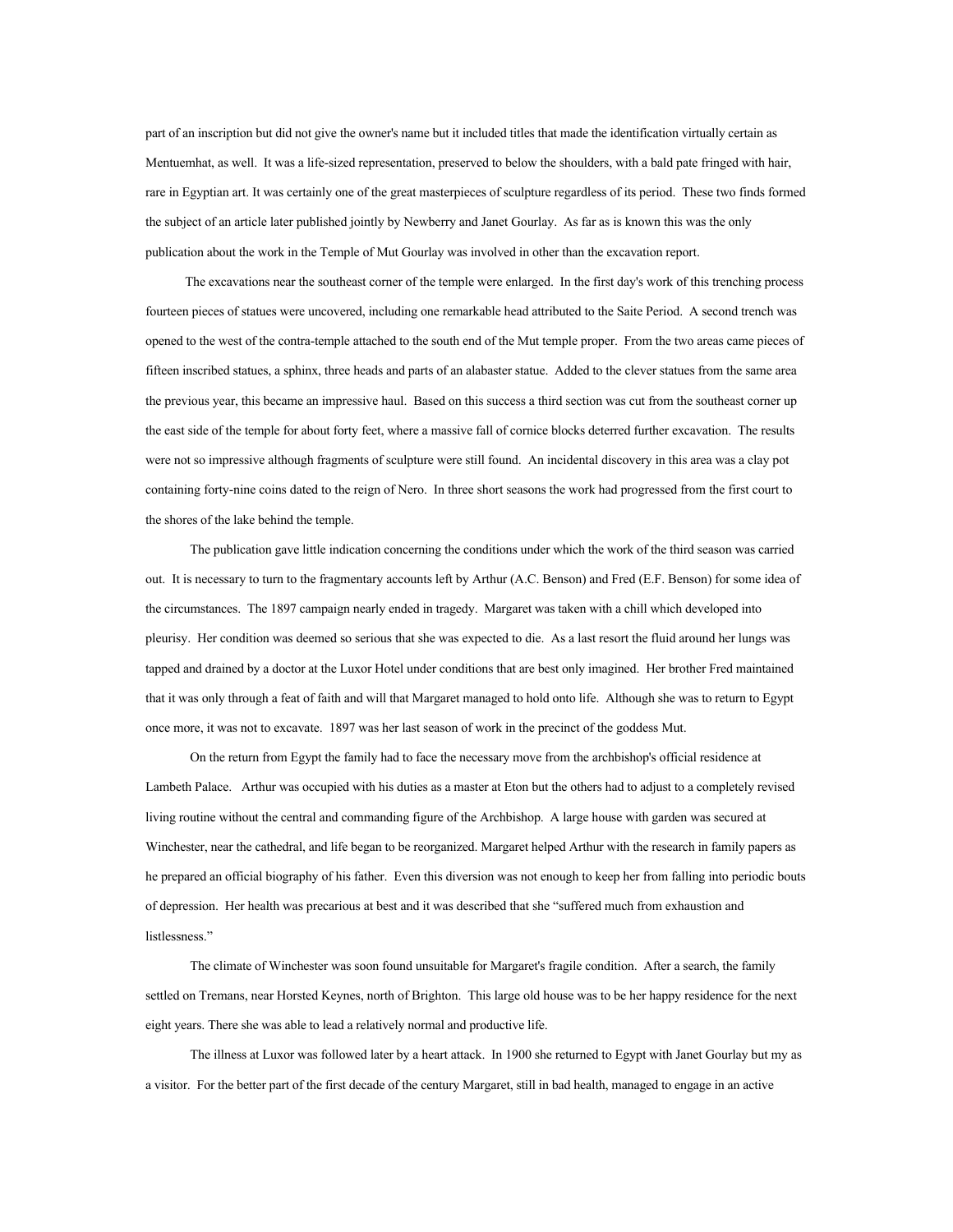intellectual life. She worked on her book *The Venture of Rational Faith* and she edited and wrote prefaces for some of her father's works for publication. These included *Addresses on the Acts of the Apostles, The Apocalypse, an introductory study of the Revelation of St John...,* and *God's Board, being a series of communion addresses.* She carried on an extensive correspondence with friends and relatives, particularly her cousin, Stewart McDowell, with whom she shared many of her ideas and concerns about religion and philosophy.

Newberry had envisioned a project in which Margaret would join him in the production of an exhaustive history of Egypt. Although there is scant preserved evidence, the relationship between her and Newberry seems to have been one of mutual respect and cordiality. The proposed history would certainly have been a work to which Margaret could have lent her critical and literary abilities. She even suggested a tentative plan to spend time visiting museums and Egyptian collections in Europe collecting material for the project. Newberry published *A Short History of Ancient Egypt* in 1904 with John Garstang. This may have been the substitute for the original projected work, never carried out.

Margaret's concerns with education and her interest in sharing her enthusiasms led her to be instrumental in the organization of the St. Paul Association for Biblical Study. This body had regular London meetings, invited lecturers and a theological lending library. She also organized a Vacation Term for Biblical study, meant to be held at Oxford or Cambridge, and she also supported the organization of the Archbishop's diploma in theology for women. For one with limited energy and frail health, Margaret managed to keep herself occupied.

Shortly after the last trip to Egypt she had begun to complain in her about serious problems with her lungs and by 1906 there are numerous references to periods of nervous depression. By 1907 she had suffered a mental breakdown and from that time to her death in 1916 she was rarely free from mental suffering, derangement and hallucinations. It is difficult to know the precise sequence and progress of her illness from the writings of her brothers but there were times in which she was considered capable of harming herself. Sometime after 1907 she was entrusted to an order of the Sisters of Mercy for care. From them she was transferred to the Priory, Roehampton, a private institution for the mentally ill. Her older brother, Arthur, pointedly wrote that he was able to visit her in 1910, the implication being that her condition had been so grave that even close members of the family were not able to see her, even though she was corresponding with her family and friends in perfectly intelligible letters as late as 1915. Around 1913 she had been moved to the family care of a doctor and his wife at Wimbledon where she was able to lead a more or less normal life.

Arthur wrote of her death in May, 1918: "At last a physical malady of the heart developed and once or twice her mind was cleared of all delusion; but her strength slowly declined." Margaret Benson, talented artist and author in her own right, daughter of the Archbishop of Canterbury, sister of three authors famous in their own time, and the first woman to conduct her own excavation in Egypt, died peacefully in her sleep.

There is evidence to suggest that Margaret Benson and her companion Janet Gourlay, would have continued to excavate in Egypt if Margaret's health had not made that impossible. This is attested by a letter from Gourlay preserved in the Newberry correspondence at the Griffith Institute, Oxford, in which Janet Gourlay discusses the building of an excavation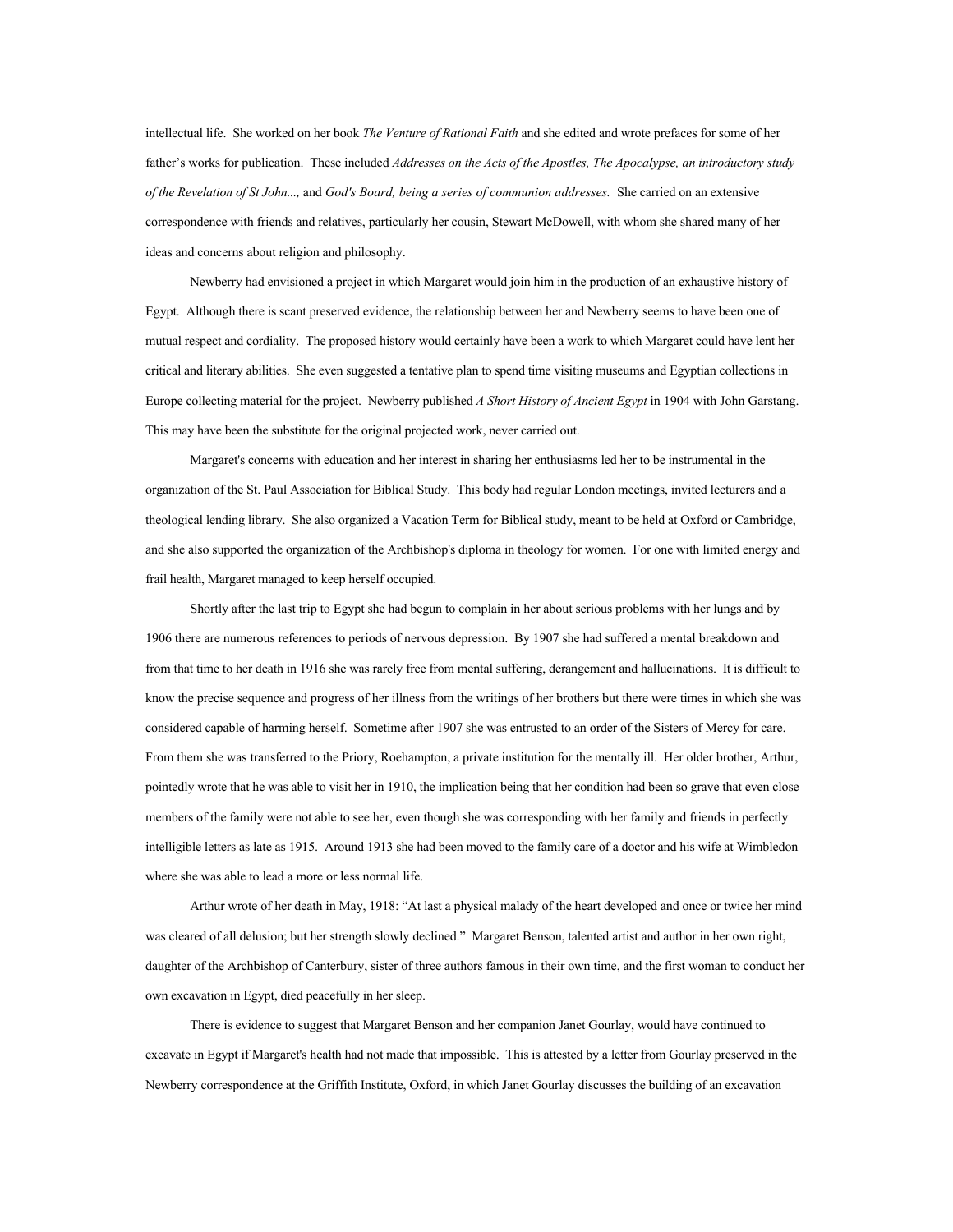house for further seasons of work. Certainly Margaret Benson had the talents of an inspired amateur archaeologist who could have developed through study and experience into a distinguished Egyptologist. One only has to mention Petrie and Carter, both "amateurs" at their beginnings in Egyptology, as a reminder of what was possible in the infancy of the discipline.

Margaret Benson's main contribution to the Egyptological literature, *The Temple of Mut in Asher,* stands up to as careful scrutiny as many other excavation reports of her time. It was perhaps ill advised in that it was cast as more than an excavation report. It was also an attempt to write a history of Egypt as illustrated by the significant discoveries made in the Precinct of Mut. When the descriptions of the actual excavation work are separated from this framework it may be seen that there is considerable narrative explanation of the course of the work and the importance of the material found. In practical testing of what was done during her excavations, it has generally been possible to follow her descriptions with some accuracy. As might be expected, there are some vague or ambiguous sections of the narrative which would have been more useful if stated more precisely or explained with more precise details. A typical example is the mention of the search for foundation deposits with no positive indication of which doorways or what corners were examined. Like many nineteenth century excavation reports, measurements are frequently omitted so that the exact location of a find spot is often impossible to determine. With these and other shortcomings in mind, the report of the three short seasons of excavation still forms a useful document, particularly in regard to the excavation of a number of important pieces of sculpture. When the *Life and Letters of Maggie Benson* by her brother Arthur is read with the *Temple of Mut in Asher* many details of the excavation become clearer, as well as providing some penetrating and interesting insights into the complex personality of Margaret Benson.

## Bibliography

*Works by Margaret Benson:*

*The Temple of Mut in Asher;* London, London, 1899

*Capital, Labor and Trade and the Outlook* London, 1891

*The Count of the King; and other studies* London, 1913

*The Soul of a Cat, and other stories* London, 1901

*Subject to Vanity* New York, 1895

*The Venture of Rational Faith* London, 1908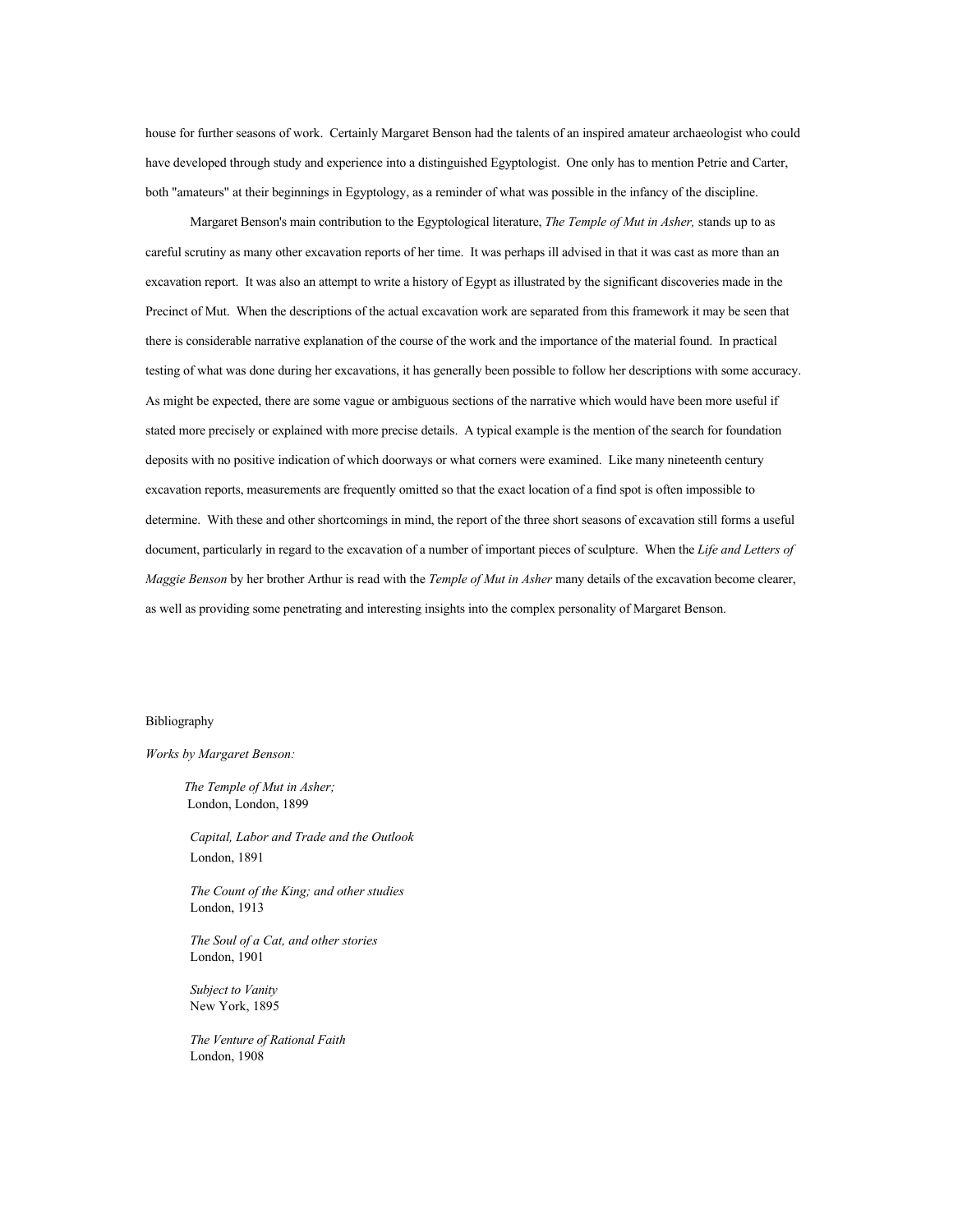*Works by Edward White Benson (1829-1896), edited by Margaret Benson* 

*Addresses on the Acts of the Apostles* London, 1901

*The Apocalypse, an introductory study of the Revelation of St John…* London, 1900, editor's preface signed by Margaret Benson

*God's Board, being a series communion addresses* London, 1904

The second version of the list is modified for book store searches, and includes two general works on the Benson family

*General works on the Benson family:*

Betty Askwith: *Two Victorian Families* (the Strachey Family; the Benson Family) London, 1971

David Williams: *Genesis and exodus: a Portrait of the Benson Family* London, 1979

*Works by members of the Benson Family with reference to Margaret Benson*

Arthur Christopher Benson: *The Life of Edward White Benson,* 2 vols., London, 1899 *Beside Still Waters,* London, New York, 1910 *The Leaves of the Tree,* London, New York, 1944 *Along the Road*, London, 1913 *The Life and Letters of Maggie Benson,* London, 1917 *The Trefoil,* London, 1923

Edward Frederick Benson *Our Family Affairs,* London, New York, 1921 *Mother,* London, New York, 1925 *As We Were,* London, 1932 *Final Edition,* London, New York, 1940

1. *Temple of Mut*, p. *v*

2. Arthur Christopher Benson, *The Life and Letters of Maggie Benson*, p. 169, Margaret to her Mother, Luxor, Feb. 1, 1894

3. E. F. Benson, *Our Family Affairs*, George H. Doran, New York, 1921, pp.312, 313.

4. *Life* and Letters, pp. 291, 292.

5. It was Mrs. Lea's brother who was Margaret's tutor for her studies at Lady Margaret Mall, Oxford.